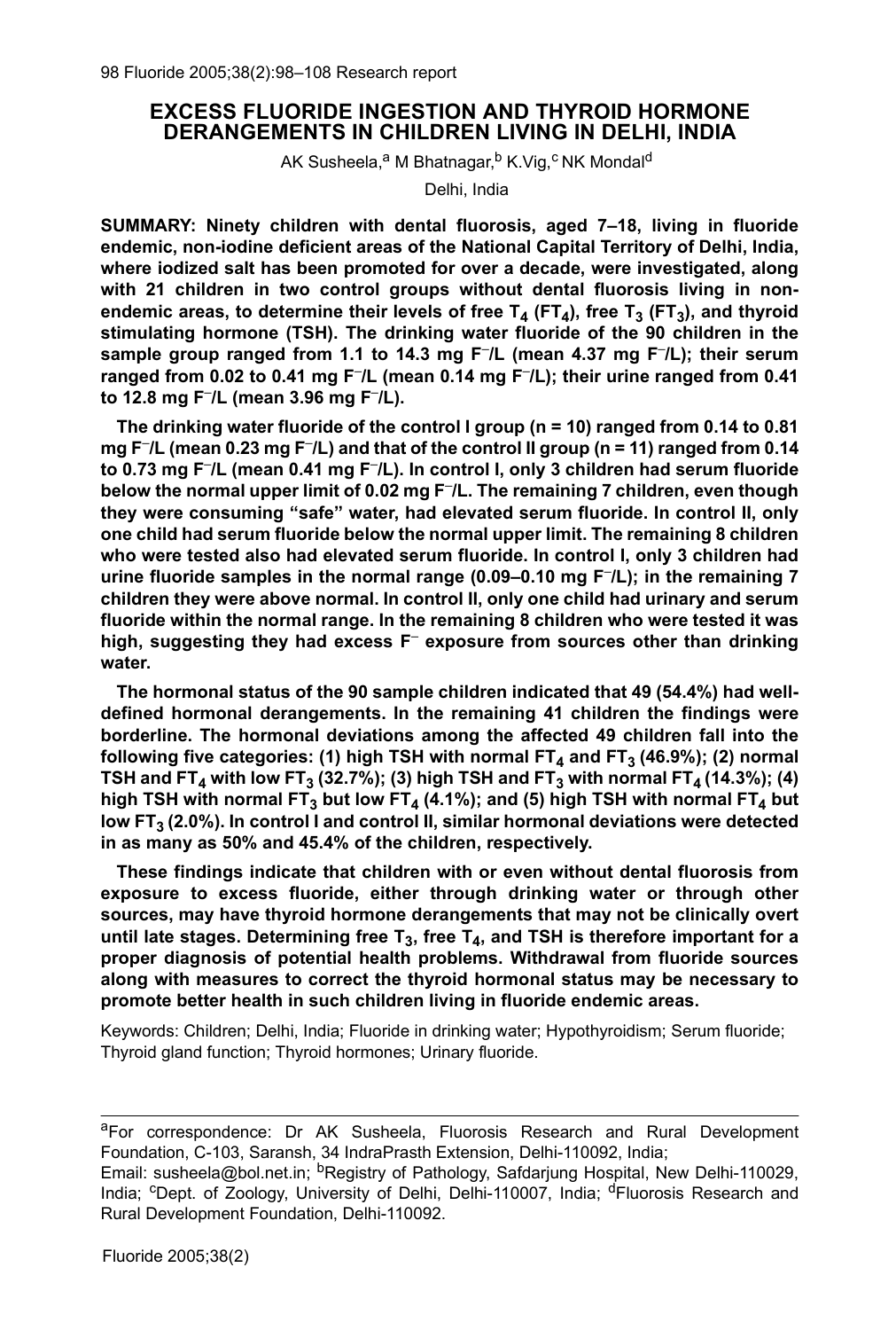## **INTRODUCTION**

In India, both iodine deficiency disorders (IDD) and fluorosis (due to consumption of excess fluoride) are the two most prevalent endemic diseases which coexist in certain regions in the country. Though goiter—an enlarged thyroid gland—is commonly recognized as a visible sign of iodine deficiency*,* the health effects of iodine deficiency reach far beyond those of goiter, and the significant impact of iodine deficiency on brain function in the foetus, the newborn, and the child are now well documented.<sup>1-6</sup> As early as 1928 Stocks<sup>7</sup> observed that children consuming well water in the village of Somerset, England exhibited both goiter and mottled enamel (dental fluorosis). Some years later, Wilson<sup>8,9</sup> found dental fluorosis associated with goiter and cretinism among children living in areas of Punjab where fluoride was recognized geologically.

Besides dental fluorosis and cretinism, children in endemic fluorosis areas of India often have low IQ, deaf mutism, knock-knee, and bow-legs.<sup>10</sup> Obviously, these are serious public health problems of great concern. Since fluoride is known to interfere with thyroid gland function and to cause degenerative changes in the central nervous system, impairment of brain function, and abnormal development in children, $11^{-17}$  further investigation is clearly needed, even where iodine intake is not deficient.

To gain a better understanding of the problem, the present study was undertaken to determine the fluoride status and the free  $T_4$ , free  $T_3$ , and thyroid stimulating hormone (TSH) levels of children with and without dental fluorosis living in an endemic fluorosis area where iodized salt intake has been popularized for over a decade.

## **MATERIALS AND METHODS**

A sample group of 90 male and female children 7 to 18 years old exhibiting dental fluorosis and consuming fluoride-contaminated water in endemic fluorosis areas of the National Capital Territory of Delhi, India, were selected through a school dental fluorosis survey. Children  $(n = 21)$  of the same age range and socioeconomic status residing in non-endemic areas, who did not exhibit dental fluorosis, formed control I ( $n = 10$ ) and control II ( $n = 11$ ) groups. Their drinking water was deemed to be "safe" (<1.0 mg F**–**/L). Like the sample group, these control children were also investigated for thyroid gland function.

*Fluoride sample collection and analysis:* Samples of drinking water, urine, and blood were collected in plastic bottles and investigated for fluoride levels. Fluoride determination in the drinking water was carried out potentiometrically with an Ion 85 Ion Analyzer Radiometer (Copenhagen) and a fluoride ion specific electrode. Urinary fluoride was estimated by the method of Hall et al.<sup>18</sup> using the Ion 85 Ion Analyzer.

Blood samples were left to clot at room temperature, and serum was separated by centrifugation. Serum fluoride was also estimated by the method of Hall et  $a\tilde{l}$ .<sup>18</sup>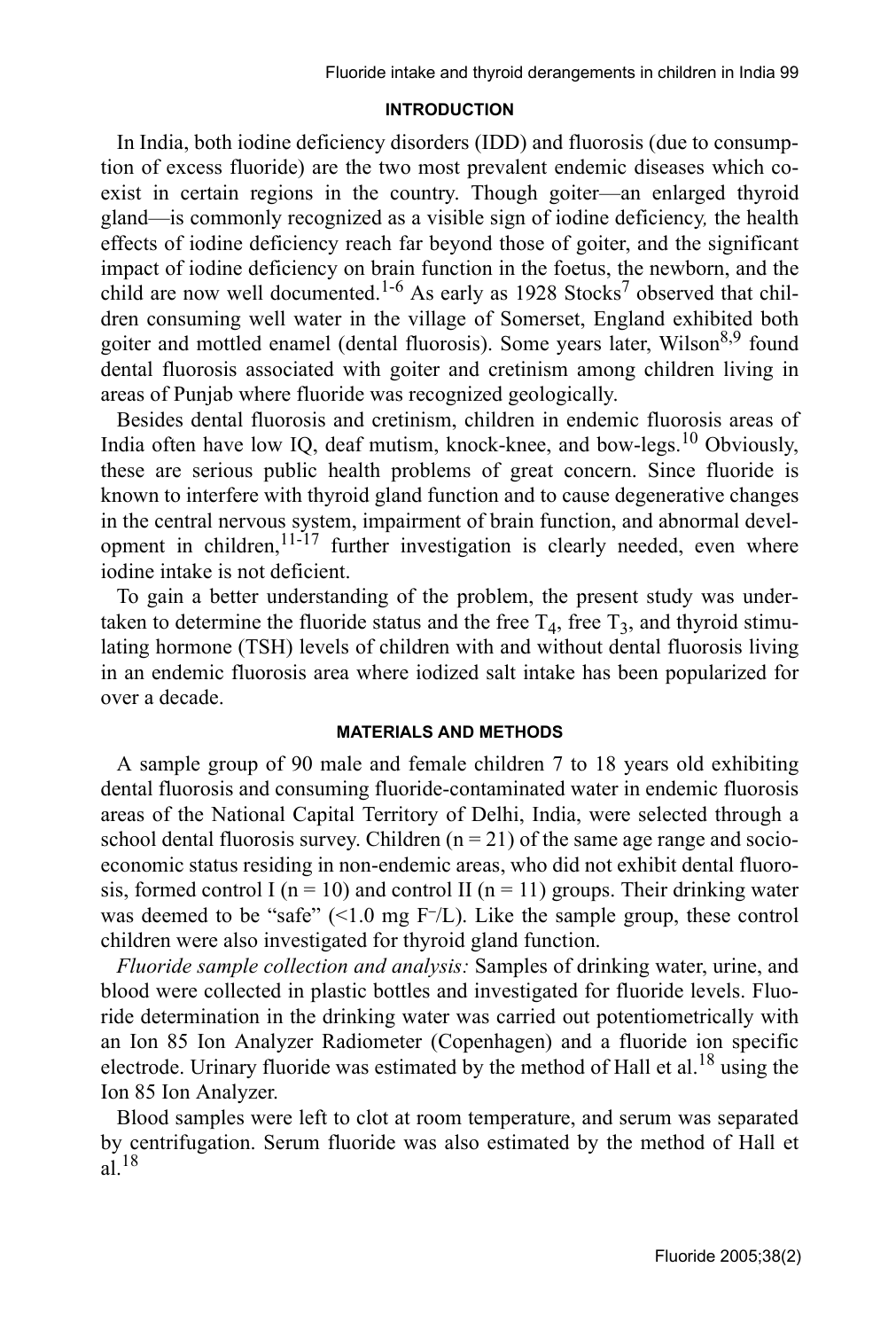*Thyroid gland function tests:* The serum samples of children were investigated to assess free  $T_4$  (FT<sub>4</sub>), free T<sub>3</sub> (FT<sub>3</sub>), and TSH hormone levels using Immuno Chemiluminiscence Microparticle Assay (ICMA) with the Bayer Centaur Autoanalyzer. A few samples that were cross checked using the Radio immunoassay (RIA) method of hormone estimation did not reveal any appreciable difference in the test results.

### **RESULTS**

Table 1 shows that the 90 children in the sample group are ingesting naturally occurring fluoride in groundwater over a wide concentration range of 1.1 to 14.3 mg F–/L. The data also reveal that they have a higher-than-normal fluoride content in their body fluids.

| $\mathbf{D}$ are no of fluorable points of $\ell$ as $\theta$ .<br>$\sim$ $\sim$ $\sim$ $\sim$ $\sim$ |
|-------------------------------------------------------------------------------------------------------|
| children                                                                                              |
| <b>Table 1.</b> Fluoride content of drinking water, urine, and serum in the sample group              |

| Sample                                                                     | Total no, of<br>children<br>investigated | Age<br>range<br>(years) | Range of fluoride content (mg/L) |                         |                             |
|----------------------------------------------------------------------------|------------------------------------------|-------------------------|----------------------------------|-------------------------|-----------------------------|
|                                                                            |                                          |                         | Drinking water <sup>a</sup>      | Urine <sup>b</sup>      | Serum <sup>c</sup>          |
| Children from endemic<br>areas consuming<br>fluoride contaminated<br>water | 90                                       | $7-18$                  | $1.1 - 14.3$<br>(4.37)           | $0.41 - 12.8$<br>(3.96) | $0.02 - 0.41$<br>$(0.14)^*$ |

a Drinking water fluoride guideline in India: not more than 1.0 mg/L; lesser the better.

b Fluoride in urine: normal upper limit 0.1 mg /L.

 $\textdegree$  Fluoride in serum: normal upper limit 0.02 mg/L.

\* Value in parenthesis indicates mean value.

Results for all 10 children in control group I and the 11 children in control group II are reported in Tables 2 and 3, respectively. Although these 21 children are consuming "safe" drinking water, only 3 children in control I have normal fluoride concentration in their urine and serum, and in control II, only one child has a normal fluoride level in urine, and only one child has normal serum fluoride. It is also evident from Tables 2 and 3 that thyroid hormonal derangements are present in the children of the control groups.

Results reported in Table 4 reveal deviations in  $FT_3$ ,  $FT_4$ , and TSH in the children of the sample and control groups. In the sample group, over twice as many children have  $FT_3$  below the normal range compared to those with  $FT_3$  above the normal range. In 4.1% of the sample children,  $FT_4$  is below the normal range, but in none is  $FT_4$  above normal. Two-thirds of the sample children have elevated TSH, but none are below normal. In the control groups I and II, about half the children have below normal FT<sub>3</sub>. Although all TSH levels are normal in control I, they are below normal in 18.2% of the children in control II and above normal in 27.3% of these children. Table 5 records the combined percentage of children in each group with abnormally low or high thyroid hormonal levels.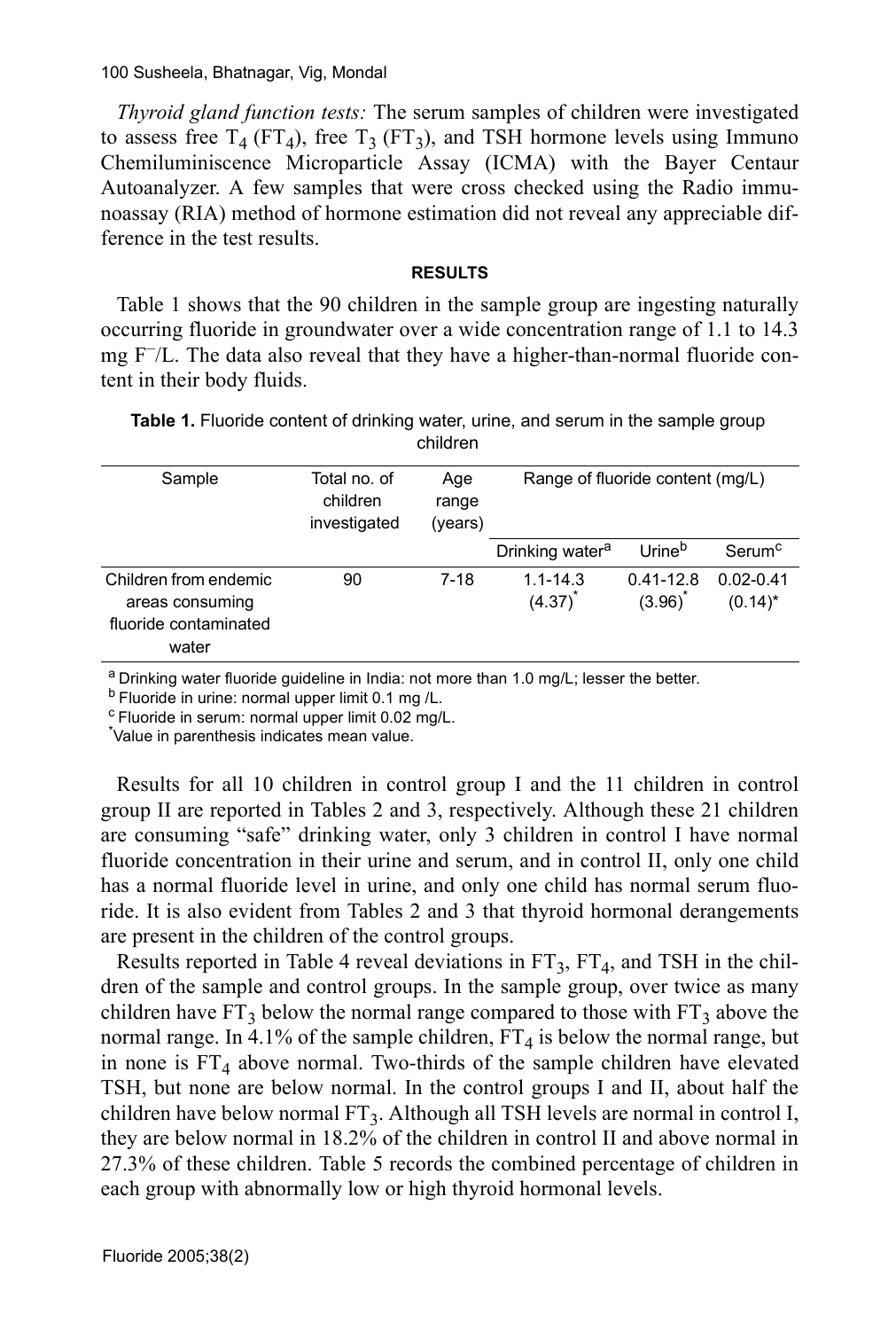| S. no. | Age/Sex  | Fluoride content in mg/L |          |                     | <b>Thyroid Function Test</b> |             |                                                                                                                  |
|--------|----------|--------------------------|----------|---------------------|------------------------------|-------------|------------------------------------------------------------------------------------------------------------------|
|        |          | Water                    | Urine    | Serum               |                              |             | $\overline{\mathsf{FT}_3{}^a \mathsf{pg/mL}$ $\mathsf{FT}_4{}^b \mathsf{ng/dL}$ $\mathsf{TSH}^c \mathsf{plU/mL}$ |
| 1.     | 20/M     | 0.81                     | 1.23     | 0.14                | $2.2^{\dagger}$              | 1.5         | 2.1                                                                                                              |
| 2.     | 17/M     | 0.17                     | $0.09*$  | 0.04                | 2.3                          | 1.5         | 1.2                                                                                                              |
| 3.     | 20/M     | 0.21                     | 0.96     | 0.07                | 2.7                          | 1.7         | 1.6                                                                                                              |
| 4.     | 13/M     | 0.19                     | 0.59     | 0.08                | $2.2^{\dagger}$              | 1.5         | 1.6                                                                                                              |
| 5.     | 8/M      | 0.14                     | $0.09*$  | $0.02$ <sup>*</sup> | 2.0 <sup>†</sup>             | 1.2         | 1.9                                                                                                              |
| 6.     | 8/M      | 0.17                     | $0.10^*$ | $0.02^*$            | 1.9 <sup>†</sup>             | 1.2         | 2.0                                                                                                              |
| 7.     | 9/F      | 0.14                     | 0.34     | $0.02^*$            | $1.8^{\dagger}$              | 1.1         | 2.0                                                                                                              |
| 8.     | 18/F     | 0.15                     | 1.32     | 0.03                | 2.4                          | 1.7         | 1.8                                                                                                              |
| 9.     | 20/M     | 0.14                     | 0.43     | 0.03                | 2.8                          | 1.8         | 1.6                                                                                                              |
| 10.    | 17/M     | 0.15                     | 0.54     | 0.03                | 2.6                          | 1.7         | 1.4                                                                                                              |
| Range  | $8 - 20$ | $0.14 - 0.81$            |          | 0.09-1.32 0.02-0.14 | $1.8 - 2.8$                  | $1.1 - 1.8$ | $1.2 - 2.1$                                                                                                      |

**Table 2.** Children in control I group from non-endemic areas showing fluoride content in drinking water, body fluids, and thyroid hormone levels

Normal range for thyroid hormones:  ${}^{8}F$ T<sub>3</sub>: 2.3–4.2 pg/mL;  ${}^{b}FT_4$ : 0.89–1.8 ng/dL;

cTSH: 0.5–2.5 µIU/mL.

\* In urine and serum, the normal fluoride levels: 3 in each category.

<sup>†</sup> Abnormal values in hormone levels: below normal FT<sub>3</sub> = 5.

| S. no. | Age/Sex | Fluoride content in mg/L |             |               | <b>Thyroid Function Test</b> |              |                                                       |
|--------|---------|--------------------------|-------------|---------------|------------------------------|--------------|-------------------------------------------------------|
|        |         | Water                    | Urine       | Serum         |                              |              | $FT_3^a$ pg/mL $FT_4^b$ ng/dL TSH <sup>c</sup> µIU/mL |
| 1.     | 17/F    | 0.28                     | 1.41        | 0.10          | $2.2^{\dagger}$              | 1.5          | 1.0                                                   |
| 2.     | 17/F    | 0.34                     | $0.1*$      | 0.29          | $2.2^{\dagger}$              | 1.15         | 1.9                                                   |
| 3.     | 17/M    | 0.14                     | 0.55        | 0.29          | 2.55                         | 1.15         | 1.9                                                   |
| 4.     | 13/F    | 0.68                     | 4.2         | 0.16          | $2.2^{\dagger}$              | 1.3          | $0.2^{+}$                                             |
| 5.     |         | 0.72                     |             |               | 2.0 <sup>†</sup>             | 1.4          | $0.4^{\ddagger}$                                      |
| 6.     | 13/F    | 0.73                     | 2.08        | 0.14          | 3.14                         | 1.04         | $3.82^{\$}$                                           |
| 7.     | 13/F    | 0.14                     | 0.14        | 0.05          | 2.52                         | 0.97         | 1.54                                                  |
| 8.     |         | 0.72                     |             |               | 3.7                          | 1.36         | 0.94                                                  |
| 9.     | 18/M    | 0.42                     | 3.22        | 0.04          | 3.06                         | 1.0          | 1.66                                                  |
| 10     | 17/F    | 0.19                     | 0.19        | 0.03          | 2.0 <sup>†</sup>             | 1.3          | $3.2^{\$}$                                            |
| 11.    | 18/M    | 0.21                     | 0.34        | $0.02*$       | 3.85                         | 1.08         | $2.87^{\$}$                                           |
| Range  | 13-18   | $0.14 - 0.73$            | $0.1 - 4.2$ | $0.02 - 0.29$ | $2.0 - 3.85$                 | $0.97 - 1.5$ | $0.2 - 3.82$                                          |

| <b>Table 3.</b> Children in control II group from endemic area showing fluoride in drinking |
|---------------------------------------------------------------------------------------------|
| water, body fluids, and thyroid hormone levels                                              |

\*Fluoride content in: Urine normal = 1; Serum normal = 1.

Abnormal values in hormone levels: ${}^{t}F_{13}$  below normal = 5;  ${}^{t}TSH$  below normal = 2;  ${}^{s}TSH$  above  $normal = 3$ .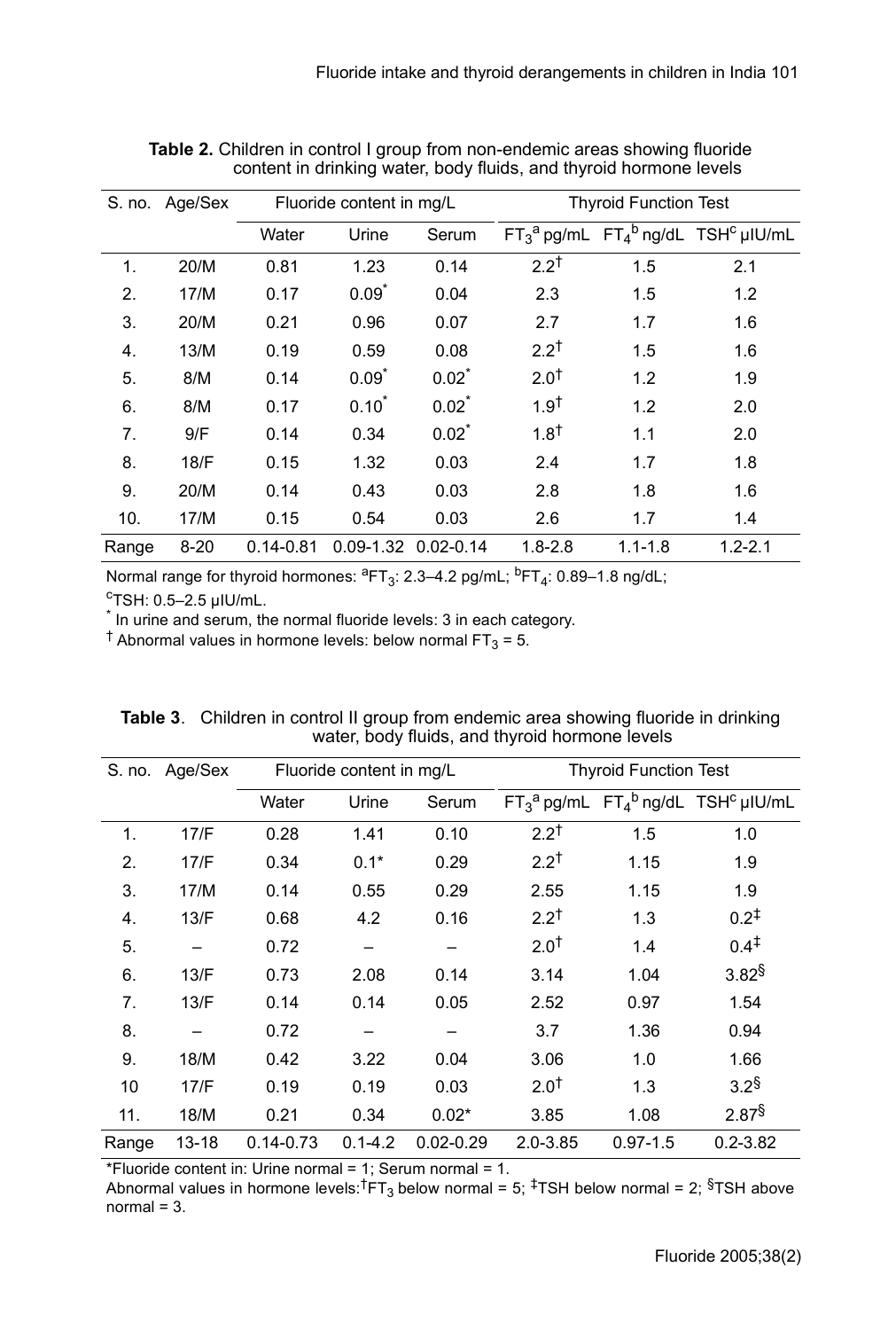|                                | $FT3$ range<br>(pq/mL)       | $\%$ | $FT4$ range<br>(nq/dL)        | $\%$ | TSH range<br>$(\mu$ IU/mL)    | $\%$ |
|--------------------------------|------------------------------|------|-------------------------------|------|-------------------------------|------|
| Sample (n=90)<br>54.4% (49/90) | $< 1.8 - 2.2$<br>$(17/49)^*$ | 34.7 | $< 0.78 - 0.84$<br>$(2/49)^*$ | 4.1  | $<$ None                      |      |
|                                | $> 4.28 - 4.9$<br>$(7/49)^*$ | 14.3 | >None                         |      | $>2.55 - 6.97$<br>$(32/49)^*$ | 65.3 |
| Control $1$ (n=10)             | $< 1.8 - 2.2$<br>$(5/10)^*$  | 50.0 | $1.1 - 1.8$<br>$(10/10)^*$    | 100  | $1.2 - 2.1$<br>$(10/10)^*$    | 100  |
|                                | > None                       |      |                               |      |                               |      |
| Control II (n=11)              | $< 2.0 - 2.2$<br>$(5/11)^*$  | 45.5 | $0.97 - 1.5$<br>$(11/11)^*$   | 100  | $< 0.2 - 0.4$<br>$(2/11)^*$   | 18.2 |
|                                | > None                       |      |                               |      | $> 2.87 - 3.82$<br>$(3/11)^*$ | 27.3 |

| <b>Table 4.</b> Derangement in $FT_3$ , $FT_4$ , and TSH levels in serum in children of |  |
|-----------------------------------------------------------------------------------------|--|
| sample and control groups                                                               |  |

\*Total number of children showing either deviation in hormone level or normal hormone level.

| Groups S. No. |                | Normal          | Thyroid hormonal level<br>Low $\Downarrow$<br>High $\hat{\mathbb{I}}$ |             | No. of children<br>in each<br>categories | Percentage of<br>children<br>with abnormal<br>hormonal level |
|---------------|----------------|-----------------|-----------------------------------------------------------------------|-------------|------------------------------------------|--------------------------------------------------------------|
|               |                |                 |                                                                       |             |                                          |                                                              |
| Sample        | 1              | $FT_3 + FT_4$   |                                                                       | <b>TSH</b>  | $n = 23$                                 | 46.9                                                         |
|               | 2              | $FT_4 + TSH$    | FT <sub>3</sub>                                                       |             | $n = 16$                                 | 32.7                                                         |
|               | 3              | FT <sub>4</sub> | $\qquad \qquad -$                                                     | $FT3 + TSH$ | $n = 7$                                  | 14.3                                                         |
|               | 4              | FT <sub>3</sub> | FT <sub>4</sub>                                                       | <b>TSH</b>  | $n = 2$                                  | 4.1                                                          |
|               | 5              | FT <sub>4</sub> | FT <sub>3</sub>                                                       | <b>TSH</b>  | $n = 1$                                  | 2.0                                                          |
| Control I     | 1              | $FT_4 + TSH$    | FT <sub>3</sub>                                                       |             | $n = 5$                                  | 50.0                                                         |
| Control II    | $\mathbf 1$    | $FT_4 + FT_3$   |                                                                       | <b>TSH</b>  | $n = 2$                                  | 18.2                                                         |
|               | $\overline{2}$ | $FT_4 + TSH$    | FT <sub>3</sub>                                                       |             | $n = 2$                                  | 18.2                                                         |
|               | 3              | FT <sub>4</sub> | $FT3 + TSH$                                                           |             | $n = 2$                                  | 18.2                                                         |
|               | 4              | FT <sub>4</sub> | FT <sub>3</sub>                                                       | <b>TSH</b>  | $n = 1$                                  | 9.1                                                          |

**Table 5.** Percentage of children in each group with deranged thyroid hormone levels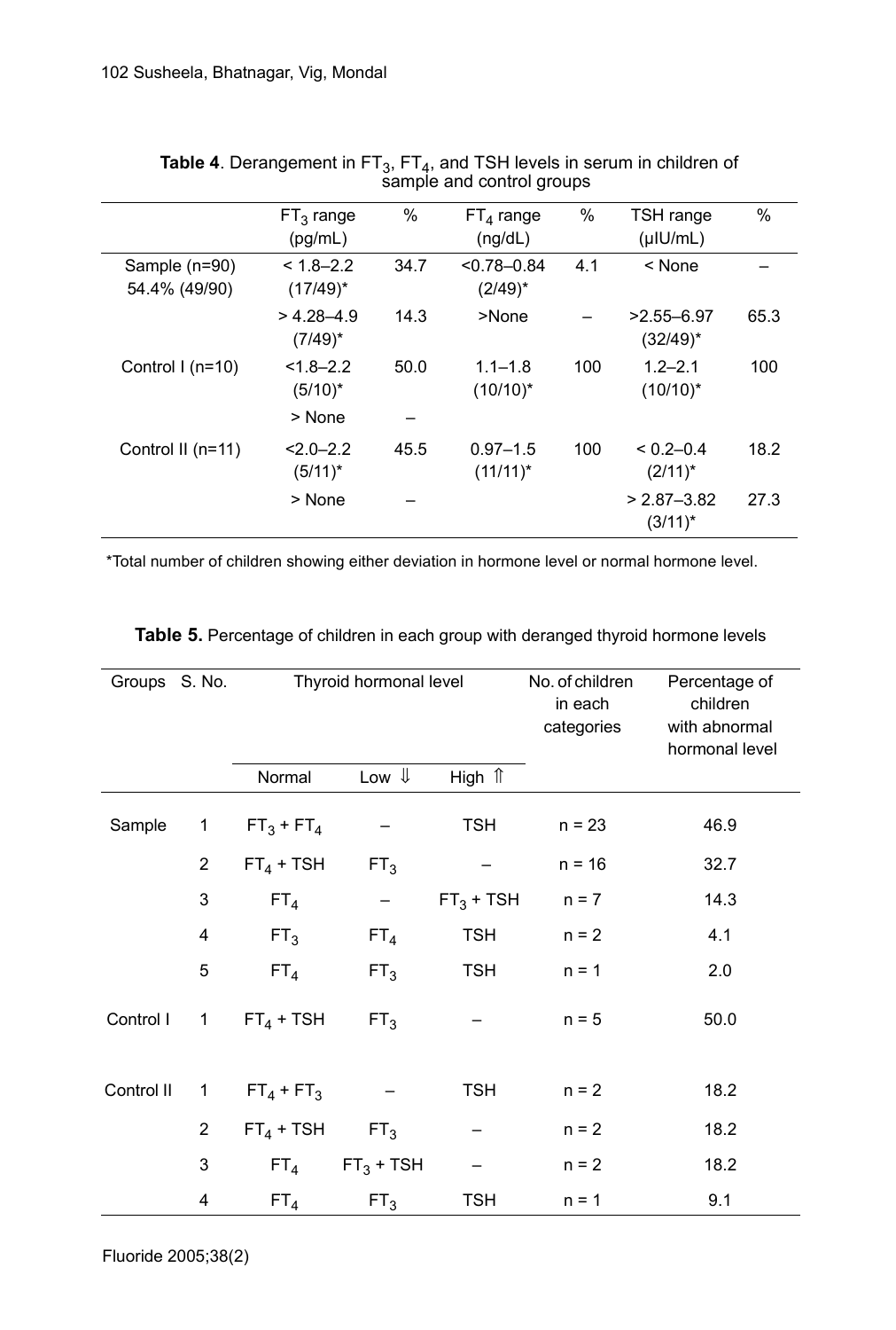#### **DISCUSSION**

Although it has long been suggested that dental fluorosis is associated with IDD and thyroid dysfunction,<sup>7-9,14</sup> this study, to our knowledge, is the first to investigate dental fluorosis in relation to TSH and the thyroid hormones  $FT<sub>4</sub>$  and  $FT_3$ , the latter now confirmed to be the biologically active thyroid hormone.<sup>19</sup>

As evident from the data in Table 5, deviations in thyroid hormone levels in the 49 affected children of the sample group fall into five distinct categories, which are discussed below. It is also evident that even in some of the children in the two control groups consuming "safe" water (<1.0 ppm F**–**), fluoride levels in their blood and urine are above current upper limits, indicating other sources of fluoride ingestion, such as from foods and beverages, dental products, drugs, air, or salt. In those children disturbances in thyroid hormone ratios are observed as well.

Production of thyroid hormones is regulated by a negative feedback mechanism, i.e., when the pituitary gland senses a drop in  $FT_3$  levels in circulation, it releases more TSH to stimulate the thyroid gland which in turn accelerates the production of the thyroid hormone  $T_4$ , now considered a "pro-hormone". The major source of circulating  $T_3$  is from peripheral deiodination of  $T_4$  and not from thyroid secretion

The enzymes which catalyze deiodination are called iodothyronine deiodinases, of which three have been identified, namely  $D_1$ ,  $D_2$ , and  $D_3$ <sup>20</sup> of which a brief discussion is relevant to the abnormalities detected in the present study.  $D_1$  activity is known to be responsible for conversion of  $T_4$  to  $T_3$  in peripheral tissues, particularly in the liver, and is reflected in plasma  $T_3$  levels, subject of further investigation.  $D_1$  has both outer ring deiodination (ORD) as well as inner ring deiodination (IRD) activity.

 $D_2$  activity reflects conversion of  $T_4$  to  $T_3$  in target tissues (local). This deiodinase has only ORD activity. However, the recent identification of  $D<sub>2</sub>$  in human skeletal muscle<sup>21</sup> supports the view that part of plasma  $T_3$  may be generated from tissues other than liver.  $D_3$  activity, on the other hand, converts  $T_4$  into the metabolite reverse  $T_3$  (rT<sub>3</sub>) and, further,  $T_3$  into 3,3'-T<sub>2</sub>. D<sub>3</sub> has only an IRD activity and is an inactivating enzyme.

Among the three deiodinases,  $D_1$  is expressed in thyroid gland besides the liver and kidney.  $D_2$  is found in the brain, pituitary gland, and skeletal muscle, and  $D_3$ is highly expressed in brain, placenta, and fetal tissues.

While our investigations have focused on thyroid hormones rather than the deiodinases, fluoride is known to interfere with the activity of the deiodinases.

For example, Lin et al.<sup>13</sup> found increased reverse  $T_3$  (rT<sub>3</sub>) levels, formed by excessive  $D_3$  activity, in children. The balance of active  $T_3$  and inactive rT<sub>3</sub> in the serum, according to these authors reflects "thyroid hormone economy". Interestingly, the "high" fluoride water levels investigated by Lin et al. included concentrations below the current "optimal" 1 ppm, deemed "safe" and "beneficial" by public health authorities for the reduction of dental caries. These authors concluded that excess fluoride ion affects normal deiodination and that the children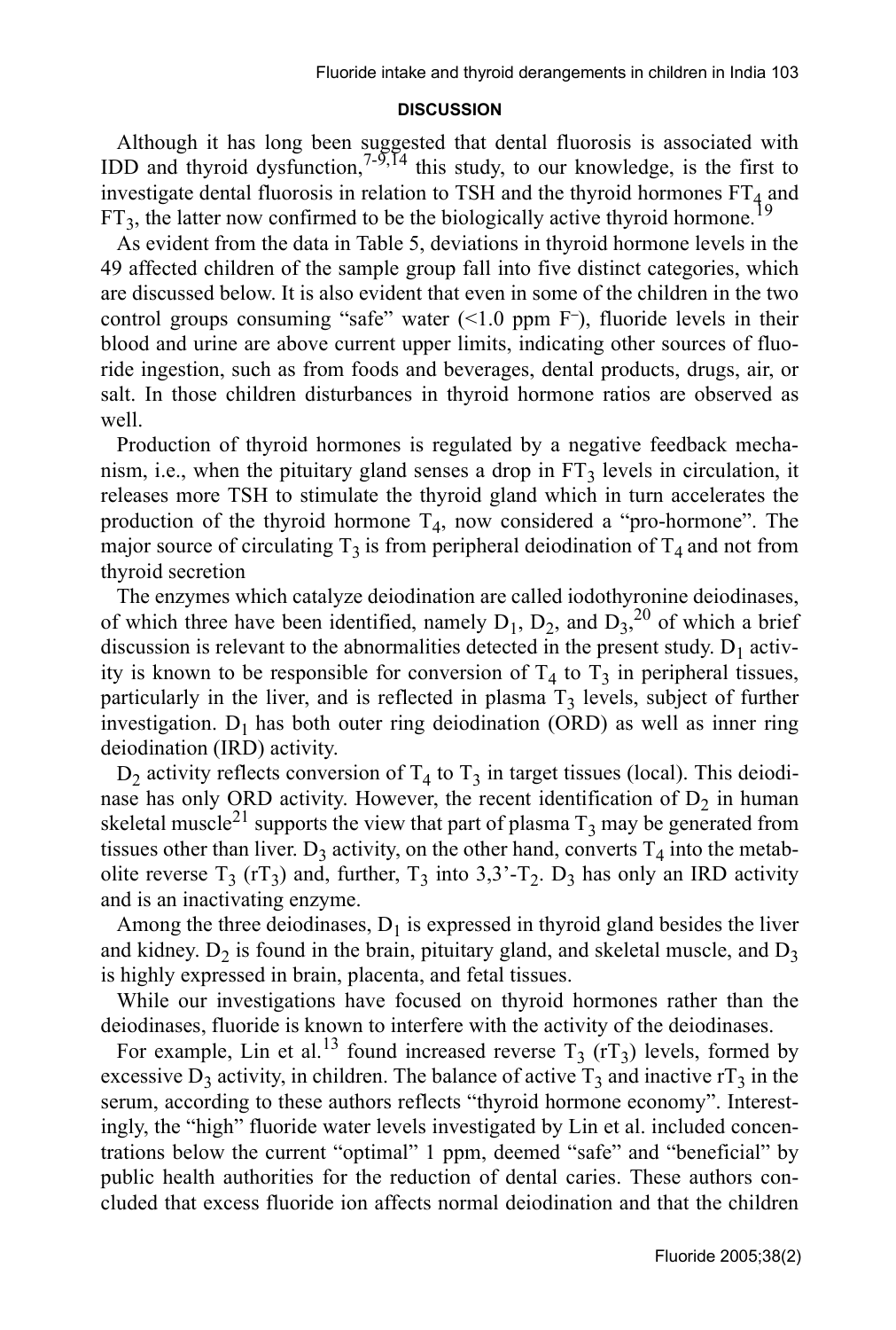in endemic fluorosis areas are afflicted with such physiological derangements. Since deiodinase activities are considered to be under external TSH control, this could account for many of the thyroid hormone derangements observed in the present study. Fluoride is a TSH analogue, and may be active in both the presence and absence of TSH. In light of the findings discussed below, further studies on deiodinases are considered vital for an in-depth understanding of the problem in fluorosis in children.

 In the current investigation 46.9% of the children in the sample group have elevated TSH and normal  $FT_4$  and  $FT_3$  levels, while a similar derangement is also observed in 18.2% of the children in control II. This is our first category and is usually the first indication of thyroid dysfunction, termed sub-clinical hypothyroidism. The largest US study ever conducted on the effects of maternal iodine deficiency showed that mild sub-clinical hypothyroidism in the mother resulted in lowered IQ in the offspring.<sup>22</sup> Besides low IQ, hearing impairment in children ingesting high fluoride and living in endemic areas of iodine deficiency is also reported.<sup>13</sup> Since the development of hearing is controlled by thyroid hormone, thyroid dysfunction in late fetal and early postnatal life has severe adverse effects on the development and function of the acoustic organ, as evidenced from the deafness associated with congenital hypothyroidism.

Because our investigation examined  $FT_3$  levels, which are not routinely tested to assess thyroid gland function, it has been possible to detect low  $FT_3$  in a high percentage of children in both the sample  $(32.7%)$  and control groups  $(7/21 =$ 33.3%), while  $FT_4$  and TSH values were within normal limits. This is our second category, often described as "Low  $T_3$  syndrome", which has also been observed in workers exposed to fluorides.<sup>14</sup> When the raw data for the 90 sample children in the present series were examined more closely, borderline low  $FT<sub>3</sub>$  levels were seen in many of the children (data not shown)*.* It is important to note, therefore, that if only  $FT_4$  and TSH are tested for, these children would elude proper diagnosis.

The third category of children in the sample group (14.3%) show high  $FT_3$  and TSH values with normal  $FT_4$  levels. As the  $FT_4$  levels are seen in the lower end of the reference range, this could indicate  $T_3$  toxicosis. Both  $T_3$  toxicosis and the low  $T_3$  syndrome are associated with disturbances in deiodination.

The fourth category of children in the sample group (4.1%) have high TSH and low  $FT<sub>4</sub>$  levels while  $FT<sub>3</sub>$  values are normal, the classic indicator for primary hypothyroidism and iodine deficiency. Such a condition may also be caused by abnormal deiodinase activity.

The fifth distinct category of children (2.0%) have low  $FT_3$  and high TSH values, with  $FT_4$  being within the normal range. This again is an indication of disturbed hormone conversion, with inhibition of deiodinases by fluoride a possibility.

 With our observation of the above series of derangements in thyroid hormone status in children with dental fluorosis, the association of excess fluoride intake and thyroid hormone disturbances leading to IDD appears to be highly significant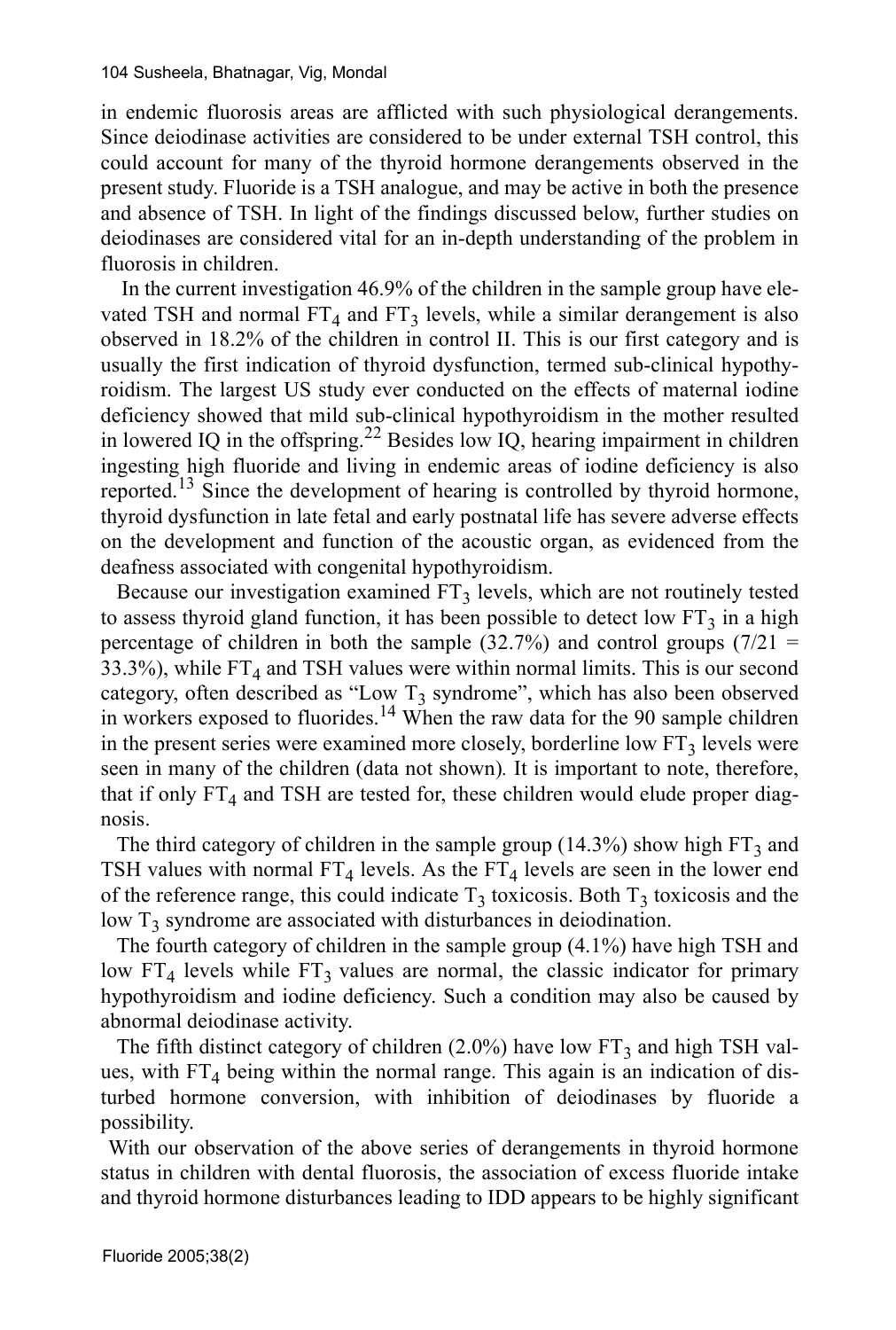in the understanding of the health problems of children living in endemic areas. Fluorosed children with short stature (cretinism), deaf-mutism, low IQ, knockknee, and bow-legs seen in endemic areas in India and elsewhere do not respond to any treatment, and they lead a semi-vegetative life.

Thyroid hormone deficiency and/or excess arising from fluoride toxicity leading to IDD such as low IQ, deaf-mutism, and cretinism in children have been reported from elsewhere<sup>11,12</sup> and need to be taken into consideration so that follow-up studies could be directed in a more meaningful manner.

Our findings further strengthen the possibility that fluoride is often responsible for thyroid hormone alterations normally ascribed to IDD. Iodine supplementation for control of IDD is widely practiced in Delhi state and in other parts of India as well as in certain other countries where fluorosis is endemic.<sup>23,24</sup> The monitoring of consumption of iodized salt by school children in Delhi was carried out earlier, and the results showed an upward trend in the consumption of iodized salt at the household level from 76.7% in 1994–1995 to 96.4% in 1996 – 1997.<sup>25</sup> A level of 15.0 ppm iodine was tested in the salt consumed and was considered satisfactory.

The present study therefore provides evidence that fluoride in excess may be inducing diseases normally attributed to iodine deficiency. Fluoride itself has been effectively used as an anti-thyroid drug.<sup>26</sup> The history of fluoride/iodine antagonism has been documented by PFPC.<sup>14</sup>

Adverse effects of excessive fluoride ingestion on the intelligence of children born to mothers in China living in endemic areas of fluorosis and iodine deficiency throughout the period of pregnancy indicate that the deleterious effects are especially critical in brain tissue if exposure occurs very early in development.<sup>15-</sup> 17

In light of our findings, the analyses by Burgstahler<sup>27,28</sup> on the association of fluoridated water with Down Syndrome, which were confirmed by Takahashi,<sup>29</sup> clearly appear worthy of further consideration and investigation. Cretinism, like Down Syndrome, shares many similar features with thyroid hormone disturbances as those described here.<sup>30</sup>

Fetal iodine deficiency caused by iodine deficiency in the mother, neonatal iodine deficiency, iodine deficiency in infants and children, and resulting health problems such as endemic cretinism, mental deficiency, deaf-mutism and retarded brain development have been amply demonstrated in the WHO literature.<sup>3</sup> However, the role of excess fluoride in aggravating health problems in children by inducing iodine deficiency disorders appears to be either overlooked or has remained largely unnoticed.

In view of the serum and urinary fluoride levels in the two control groups in the present study, wherein the likelihood of fluoride ingestion from food and other sources is apparent, a good number of reports from India highlighting high fluoride intake through food and dental products have appeared.<sup>31–38</sup> It is evident, therefore, that analysis of fluoride in body fluids besides drinking water is highly relevant and necessary for understanding potential health implications.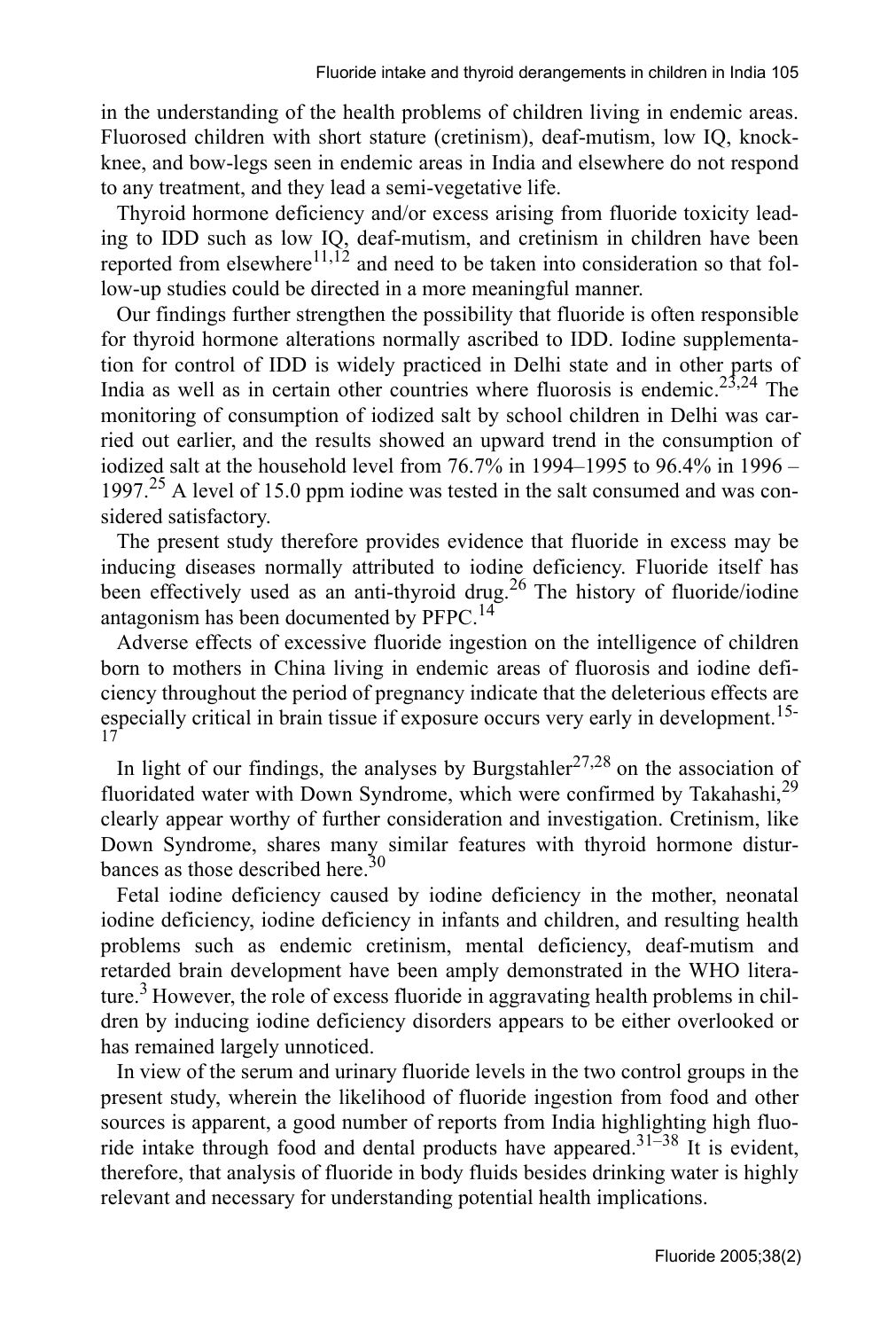106 Susheela, Bhatnagar, Vig, Mondal

Results of the present investigation indicate that better improvement in the health of the children would likely be achieved if management strategies incorporate emerging knowledge to address both fluoride toxicity and iodine deficiency in the same individual, even if residing in non-iodine deficient areas.

Iodine supplementation may not be adequate to reduce IDD when excess fluoride is being consumed. Removal of fluoride from ingestion needs to precede iodine supplementation. The present study, in the light of the observations made, questions the validity of fluoridation of drinking water, milk, fruit juices, and salt by public health authorities in the uncertain hope of preventing dental caries. The damage these programs are causing to the well-being of the children is perhaps unquantifiable.

Some of the conclusions and recommendations we draw from this study are:

- Children with dental fluorosis living in endemic fluorosis areas and IDD may have thyroid derangements that require special care and attention.
- The primary cause of IDD may not always be iodine deficiency, it but might be induced by fluoride poisoning.
- Testing of drinking water and body fluids for fluoride content, along with  $FT<sub>3</sub>$ FT4, and TSH—even in children without dental fluorosis—is desirable for recognizing thyroid derangements.
- Prevention and control of fluorosis and IDD require an integrated approach for diagnosis and patient management, contrary to prevailing practices.
- The results of this study question the validity of the fluoridation of drinking water, milk, fruit juices, and salt by public heath authorities.

# **ACKNOWLEDGEMENTS**

Grants-in-aid received through the Ministry of Health (Government of India)/ WHO India Country Office, New Delhi, are gratefully acknowledged. Co-operation by the principals, teachers, and children from various schools in the National Capital Territory of Delhi is also acknowledged. The authors thank Mr S Joshi for his efforts in field/school surveys and estimation of fluoride and Mr Chandan Singh for his assistance in the sample collection. Mr Deepesh Mukherjee is acknowledged for composing the manuscript in publication format. The authors are deeply indebted to the editor of the Journal *Fluoride* and the referees for their keen interest in the subject and their invaluable comments, criticisms, and suggestions.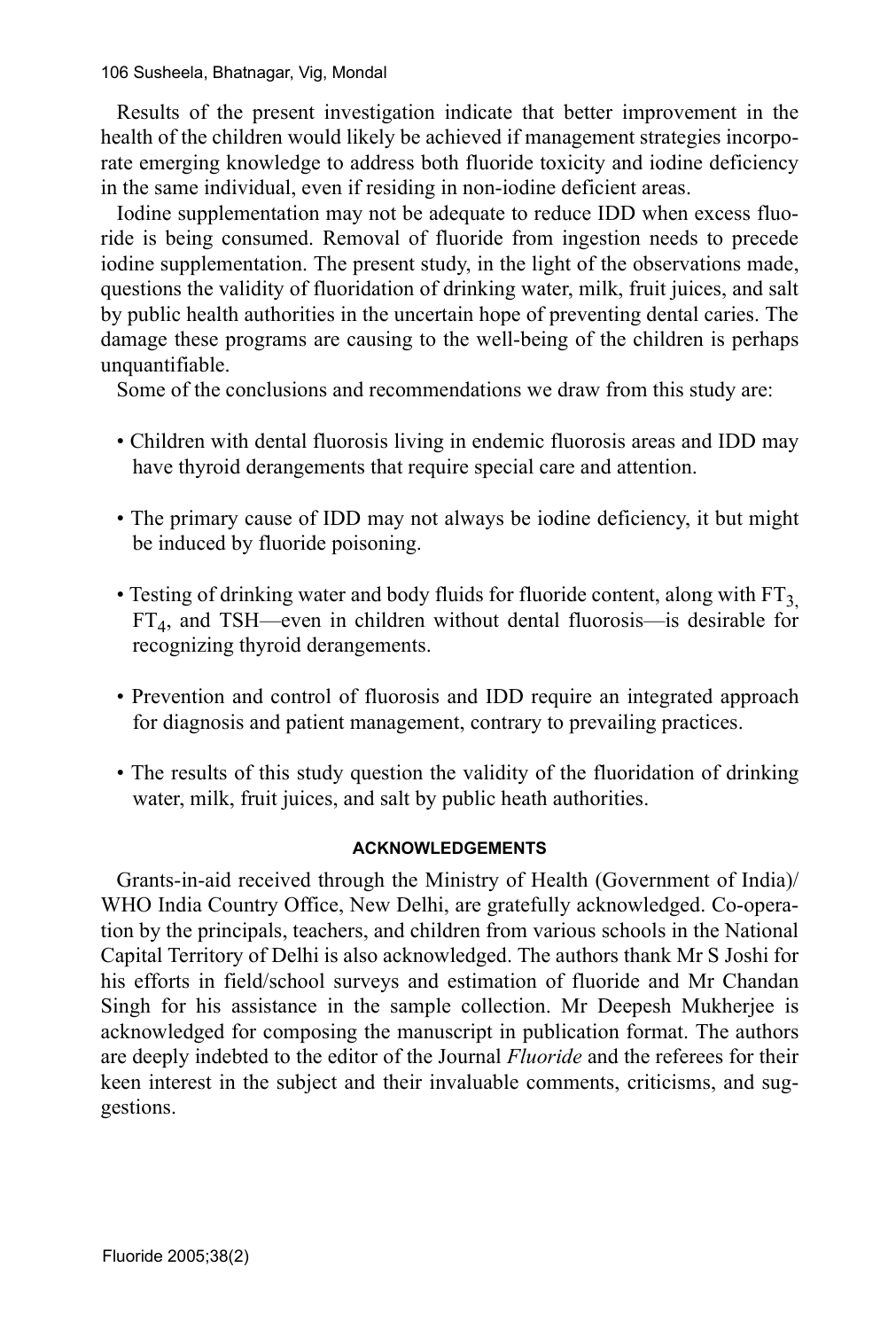#### **REFERENCES**

- 1 ICCIDD Literature; 2001. Available from: http://www.webiodine.com/dl/engl/pdf/lit/4.3.pdf
- 2 Assessment of Iodine Deficiency Disorders and monitoring their elimination. 2<sup>nd</sup> ed. ICCIDD, United Nations Children Fund and World Health Organization; 2001.
- 3 Trace elements in human nutrition and health. World Health Organization (WHO), Geneva. 1996;49-68.
- 4 Hetzel BS. Iodine deficiency disorders (IDD) and their eradication. Lancet 1983(ii):1126-9.
- 5 Hetzel BS. Progress in the prevention and control of iodine deficiency disorders. Lancet 1987(ii):266.
- 6 Hetzel BS, Porter BJ, Dulberg EM. The iodine deficiency disorders: nature, pathogenesis and epidemiology. World Rev Nutr Diet 1990;62:59-119.
- 7 Stocks P. Quart J Med 1928;21:223.
- 8 Wilson DC. Nature 1939;144:155.
- 9 Wilson DC. Fluorine in the etiology of endemic goiter. Lancet 1941;i:211-2.
- 10 Susheela AK, editor. Treatise on fluorosis. 2nd ed. Delhi, India: Fluorosis Research & Rural Development Foundation; 2003.
- 11 He H, Chen ZS, Liu XM. The influence of fluoride on human embryo. Chin J Ctrl Endem Dis 1989;4:136-7.
- 12 Du L, Wan CW, Cao XM. The influence of chronic fluorosis on the development of the brain of the embryo. J Fluorosis Res Commun 1991;138.
- 13 Lin FF, Aihaiti, Zhao HX, Lin J, Jiang JY, Maimaiti, et al. ICCIDD Newsletter, August 1991; 7(3). Available from: http:// 64.177.90.157 / science / html / lin\_fa-fu.html
- 14 PFPC. History of the fluoride / iodine antagonism 2002. Available from: http://64.177.90.157/pfpc/ html/thyroid\_history.html
- 15 Li XS, Zhi JL, Gao RO. Effect of fluoride exposure on intelligence in children. Fluoride 1995; 28(4):189-92.
- 16 Zhao LB, Liang GH, Zhang DN, Wu XR. Effect of a high fluoride water supply on children's intelligence. Fluoride 1996;29(4):190-2.
- 17 Xiang Q, Liang Y, Chen L, Wang C, Chen B, Chen X, et al. Effect of fluoride in drinking water on children's intelligence. Fluoride 2003;36(2):84-94.
- 18 Hall LL, Smith F, Hodge HC. Direct determination of ionic fluoride in biological fluids. Clin Chem 1972;18:1455-8.
- 19 Bianco AC, Salvatore D, Gereben B, Berry MJ, Larsen PR. Biochemistry, cellular and molecular biology, and physiological roles of the iodothyronine selenodeiodinases. Endocr Rev 2002; 23:38- 89. Available from: http://edrv.endojournals.org/cgi/reprint/23/1/38.pdf
- 20 Visser JT. Thyroid hormone metabolism in humans, revised. In: The thyroid and its diseases. Massachusetts: Endocrine Education; 2004.[updated 2004 Sept 15; cited 2004 Nov 3]. Available from: http://www.thyroidmanager.org/thyroidbook.html
- 21 Salvatore D, Bartha T, Harney JW, Larsen PR. Molecular biological and biochemical characterization of the human type 2 selenodeiodinase. Endocrinology 1996 Aug; 137(8):3308-15.
- 22 Haddow JE, Palomaki GE, Allan WC, Williams JR, Knight GJ, Gagnon J, et al. Maternal thyroid deficiency during pregnancy and subsequent neuropsychological development of the child. N Engl J Med 1999;341(8):549-55.
- 23 Assessment of iodine deficiency disorders and monitoring their elimination: a guide for programme managers. 2nd ed. ICCIDD, UNICEF and WHO; 2001.
- 24 Tyabji R, editor. The use of iodated salt in the prevention of iodine deficiency disorders: a handbook for monitoring and quality control. UNICEF / ROSCA; 1990.
- 25 Kapilashrami MC, Mathiyazhagon T, editors. National Iodine Deficiency Disorders Control Programme. National Health Programme. Series 5. New Delhi, India: National Institute of Health and Family Welfare; 2003.
- 26 Gallerti P. On the use of fluoride to treat overactive thyroid. Fluoride 1976;9:105-15.
- 27 Burgstahler AW. Editorial review: Fluoride and Down's syndrome (Mongolism). Fluoride 1975;8(1):1-11;1975(2):120.
- 28 Burgstahler AW. Fluoridated water and Down's syndrome [Abstract]. Fluoride 1997;30(2):113.